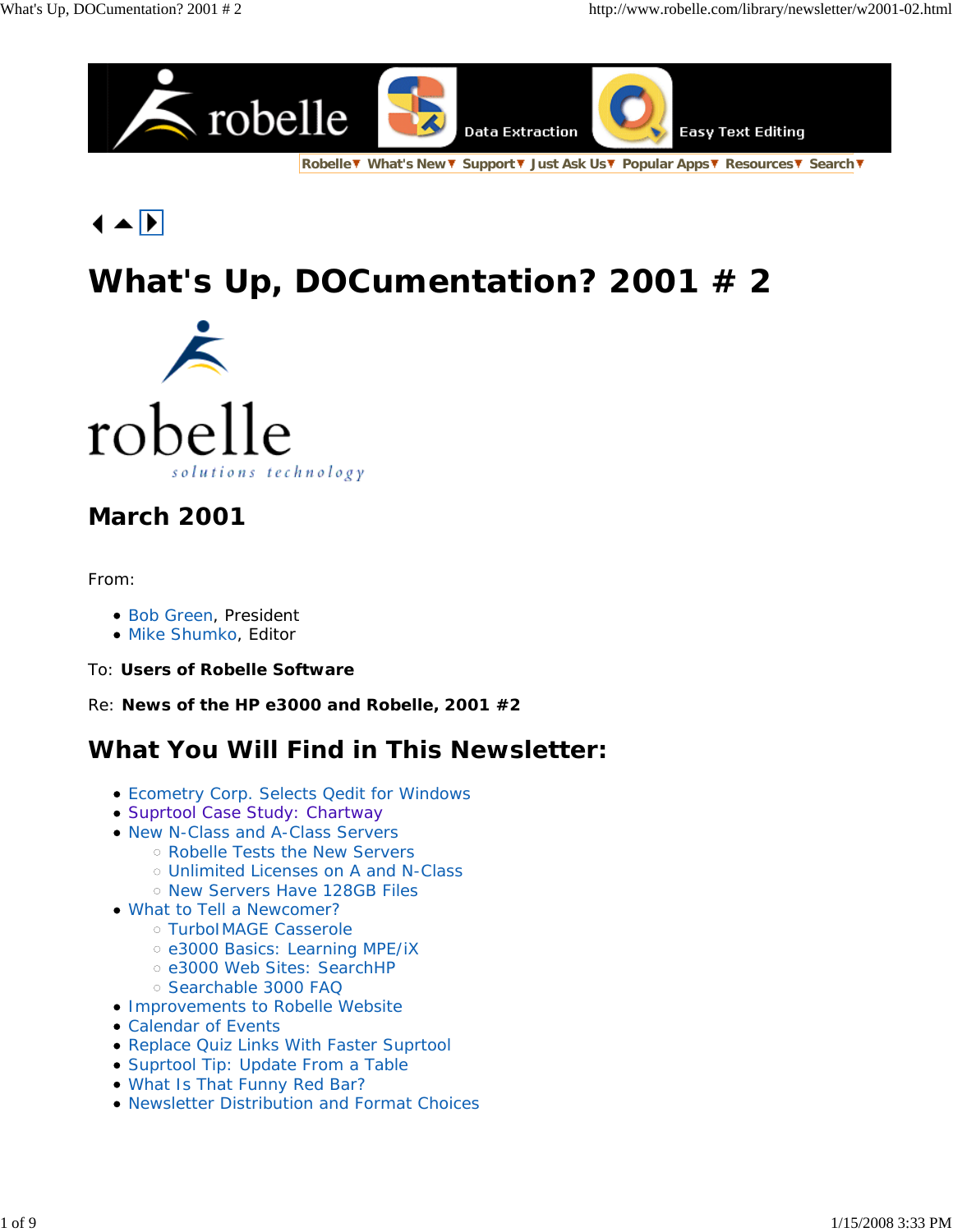## **Ecometry Corp. Selects Qedit for Windows**



Ecometry Corporation has adopted Qedit for Windows Client/Server Editor for internal use across three core departments. A site license enables Ecometry's programming team to use Qedit for Windows as the tool of choice for source code development. The Client Services group will be using Qedit for Windows to create and modify job streams and Suprtool scripts for customers. Qedit for Windows will also be used by Ecometry's Customer Training team in Delray Beach, Florida, to provide customers taking classes with a modern interface to HP e3000 files.

Ecometry Corp.'s purchase of Qedit for Windows echoes the growing popularity of this easy-to-use client/server editor within Ecometry's client base. Over the last year, nearly twenty customers have adopted Qedit for Windows, including recent purchases by Lego Systems, Inc., Urban Outfitters, and Design within Reach, to name a few.

Related stories and links:

Ecometry users: Be sure to check out the special Ecometry section of our website for more information.

## **Suprtool Case Study: Chartway**

*Nicky Gunther, Robelle account rep and marketer, has done some research on Chartway Federal Credit Union, a user of the Summit application suite and Robelle's Suprtool.*

Recently, there was a marketing initiative at Chartway to make debit card service available to more members. A mass mailing campaign was targeted to members whose profiles matched the following criteria: current ATM card user, direct deposit from employer, and average daily checking balance greater than \$500.



Suprtool's powerful selection criteria allowed them to select records from one dataset (e.g., members with ATM cards) to use in qualifying records in

another dataset (e.g., members who receive direct deposit). With Suprtool, this process was very efficient because the serial read of a dataset with Suprtool is far faster than trying to link each record by key value.

The next step was to actually create the debit cards. This process is normally done interactively through two separate screens in the Spectrum application, one to collect the ACTH record (name of the card holder) and one to collect the ATEX record (limits on the card).

Instead, Suprtool was used to do the selections (i.e., which members to give cards to) and build the input values for the ACTH and ATEX records. Then Suprtool formatted the data into the layout expected by the Summit program. Chartway then created 30,000 cards in three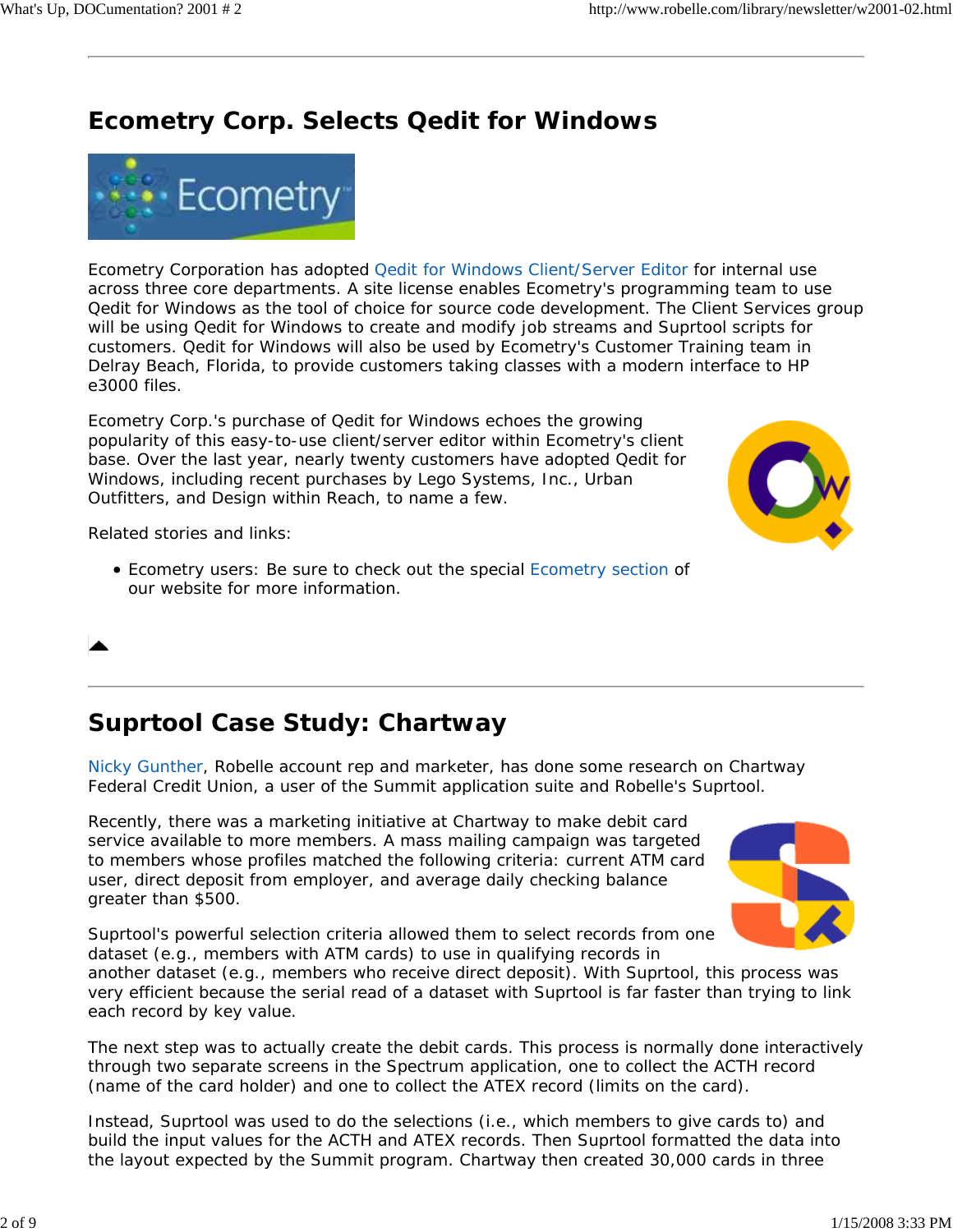batches of 10,000 each, automating the card-making process by feeding the Suprtool-generated input files into the card application.

[Nicky Gunther, Robelle Sales and Marketing]

## **New N-Class and A-Class Servers**

The HP e3000 A-class server is small, fast and inexpensive. It offers up to 65 percent more performance than previous entry-level e3000 servers and is available with 110 or 140 MHz processors, up to 2-way multi-processing, and supports up to 8 GB of memory.

The N-class server is a fast, affordable, mid-range and high-end system with up to 35 percent more power than its highest performing predecessor -- the 12-way 997 server. It offers 220, 330, 440 and 550 MHz processors, up to 4-way multi-processing, and supports up to 16 GB of memory.

Related stories and links:

- HP press release
- 3kworld Cheat Sheet: very useful, with highlights of the new technology
- HP e3000 Advisor article by Winston Prather quoting Neil Armstrong

#### **Robelle Tests the New Servers**

#### **By Neil Armstrong, Robelle Senior Programmer**

In December 2000, I had the opportunity to test the new N-class servers on MPE/iX 7.0. These new N-class servers (and the smaller A-class servers) have the new PCI hardware, and much of the underlying IO layer has been re-written to support this new hardware.

I installed our test suites and ran all of our tests in a fraction of the time it takes to run our test suites in our lab at our home office in Surrey BC. This was done without changes to our software, a recompile, nothing.

The NM version of our test suite typically takes 80 minutes on a 968 LX with no users. On the new 440 MHz N-Class server I was using the test suite took only 15 minutes.

This is a huge time savings.

I did some custom tests extracting 5GB of data, sorting and outputting the data. While watching the process with Glance I saw IO rates exceeding 400 IO's per second. Previous to this testing, the highest rates that I saw on a customer's 997-4 way was approximately 95 IO's per second. The N-class testing was done with the files "fflushed" from memory to ensure that we stressed the IO subsystem as much as possible.

One of the most impressive tests was the reading and output of a 5GB dataset, with the comparison a 10 byte key value using Suprtool's Table feature, with all 5GB of data selected. It was done in 6 minutes 38 seconds. With the faster memory and processors of late the new PCI IO brings IO rates more in line or balanced with the system as a whole.

These were some of the fastest HP e3000 servers I have ever seen, and this new technology extends the performance curve beyond anything I had ever imagined for the HP e3000.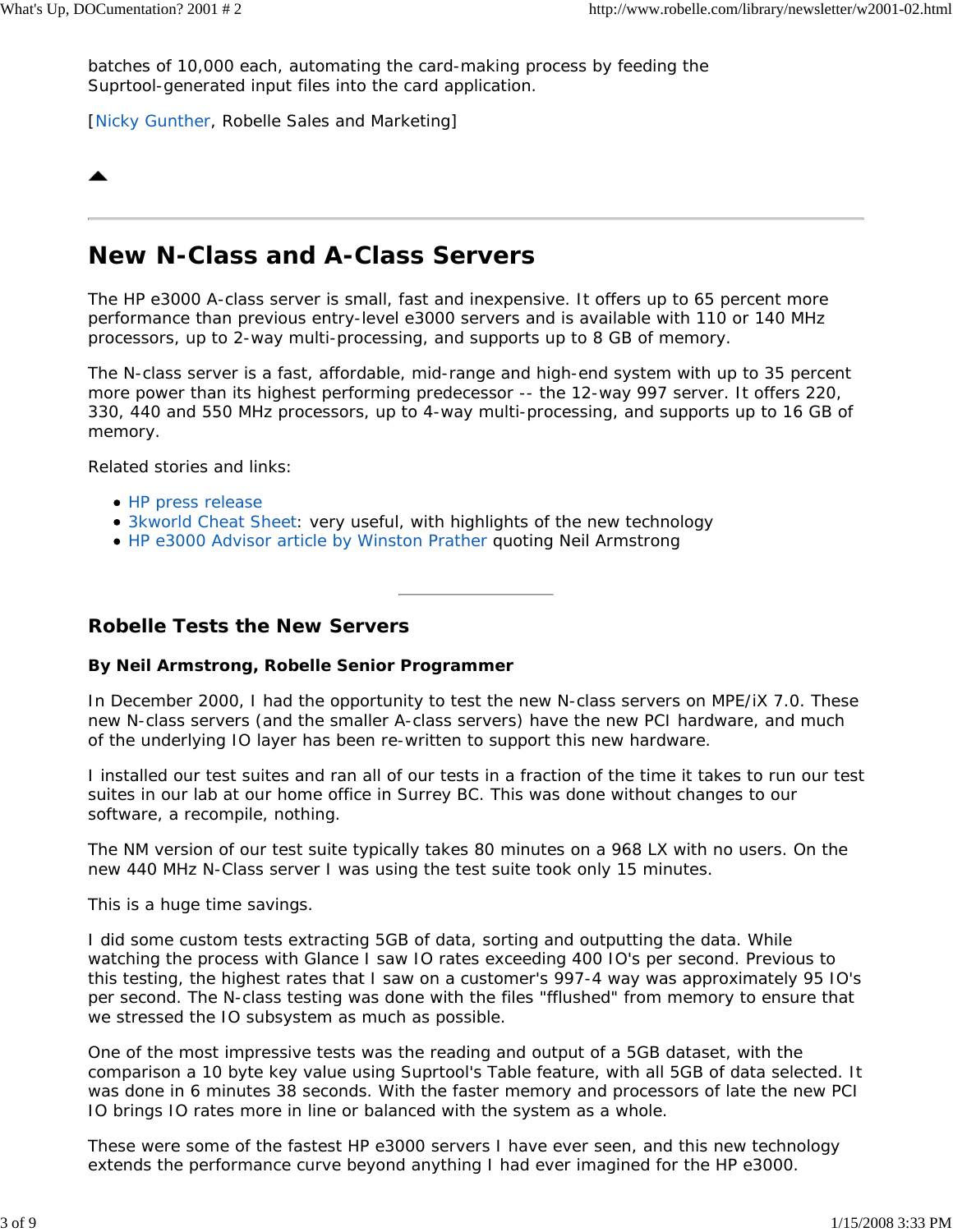[Neil Armstrong, Robelle Senior Programmer]

### **Unlimited Licenses on A and N-Class**

Ron Seybold of the 3000 Newswire has written about the licensing on HP's new A-class and N-class servers. HP has pressed Reset on their pricing and now allows unlimited users on any new server. Read Ron's article on 3kworld, with additional news on unbundling of Allbase, phased introduction of MPE/iX 7.0, and Enhydra.

### **New Servers Have 128GB Files**

3kworld.com is carrying a report from the 3000 Newswire that the first release of MPE/iX for the new N and A-Class servers will expand the maximum file size from 4GB to 128GB. Originally, this was scheduled for a later release.

## **What to Tell a Newcomer?**

People who have never used the HP e3000 are often overwhelmed when an e3000 is dropped on their desk to support (in addition to the PC network, AS/400 and UNIX boxes they already support). There are a lot of links to e3000 material on the web (see our About the e3000 page for example), but which are the best pages for newcomers, and in what order?

We are putting together a "New to the 3000" web page, so send your suggestions and ideas to bgreen@robelle.com

### **TurboIMAGE Casserole**

The full title of this tutorial is "TurboIMAGE Casserole: A Careful Mix of Design and Maintenance". Author Brian Duncombe of Triolet Systems has created a good introduction to IMAGE database design and performance improvement, including sample output from Robelle's HowMessy utility. The tutorial is especially for users who may not have the ability to change the application source code or the database design. Read the paper in PDF format on his web site.

#### **e3000 Basics: Learning MPE/iX**

Allegro Consultants, Inc, creators of numerous technical tools for the e3000, have a nice page for newcomers, with links to learning resources that are either internal to the e3000 system or available on the Internet.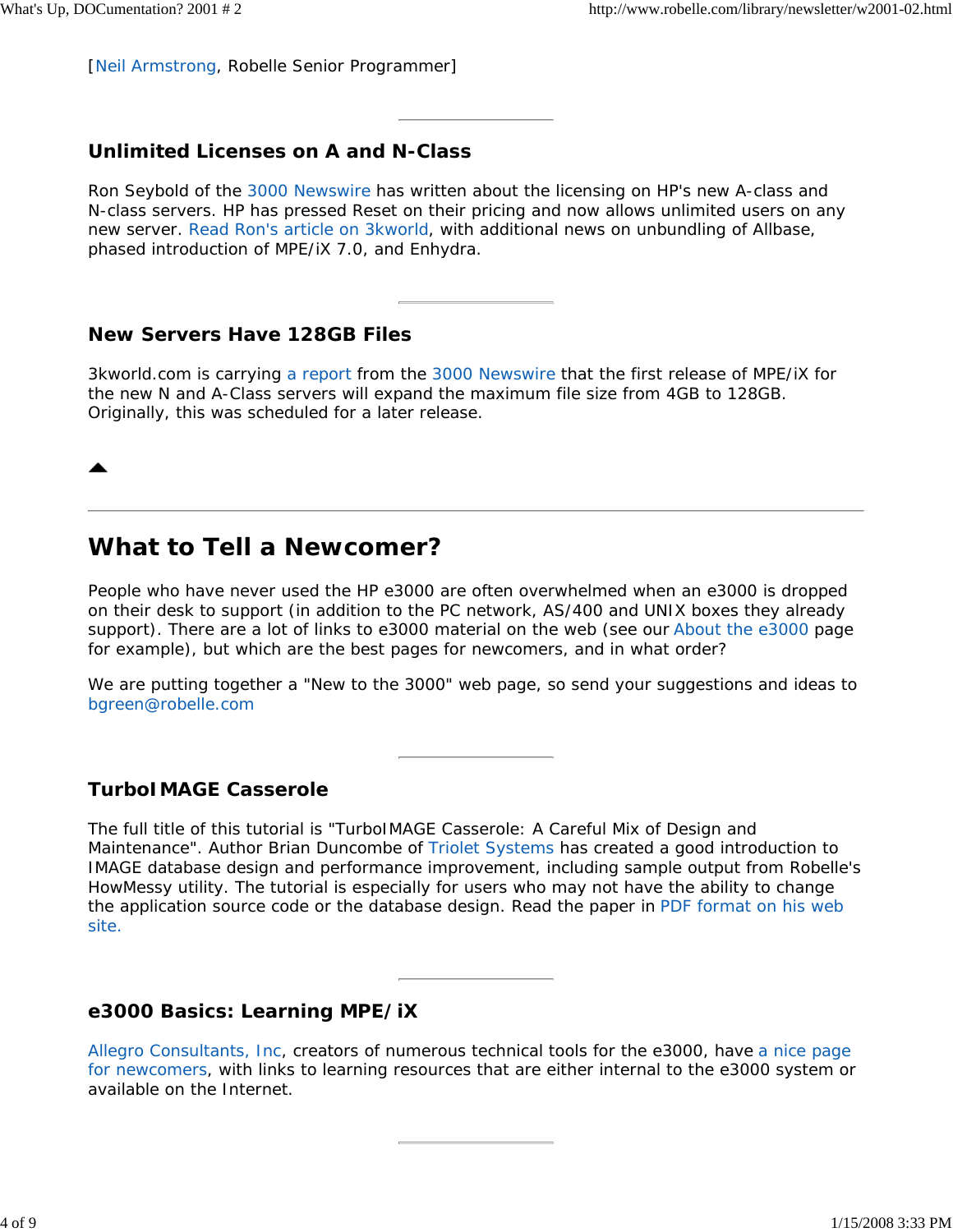### **e3000 Web Sites: SearchHP**

SearchHP is a search engine for information about HP computers, both MPE/iX and HP-UX. Their Editor's Pick of Best HP e3000 sites is wide-ranging and useful.

Related stories and links:

• More e3000 links

### **Searchable 3000 FAQ**

FAQ stands for Frequently Asked Questions and if you are new to the HP e3000, you probably are asking many of them right now. QSS has taken the 3000 FAQ from 3k.com and put a search engine on top of it. Very nice, give it a try on their HP 3000 web server and search for all references to Robelle.

## **Improvements to Robelle Website**

The Robelle website has a number of new customer service areas which can help you manage your account and interact with Robelle. These include

- Update your account contacts or CPU information
- Request a demo of Suprtool, host-based Qedit, or Qedit for Windows
- Report a bug or request an enhancement
- Change your newsletter subscription options

The Robelle website continues to provide you with new news items every day. Much of the content of this newsletter was taken from the front page headlines of the Robelle website. If you have been checking the website frequently then you're already up to date with what's happening in the HP e3000 world!

If you make the Robelle website your home page, you'll always be up to date. (Internet Explorer tip: go to the Robelle main page, click the Tools menu, click Internet Options, then click Use Current.)



## **Calendar of Events**

**Date Event** March 11-14 CAMUS International 2001 conference http://www.camus.org/newsite/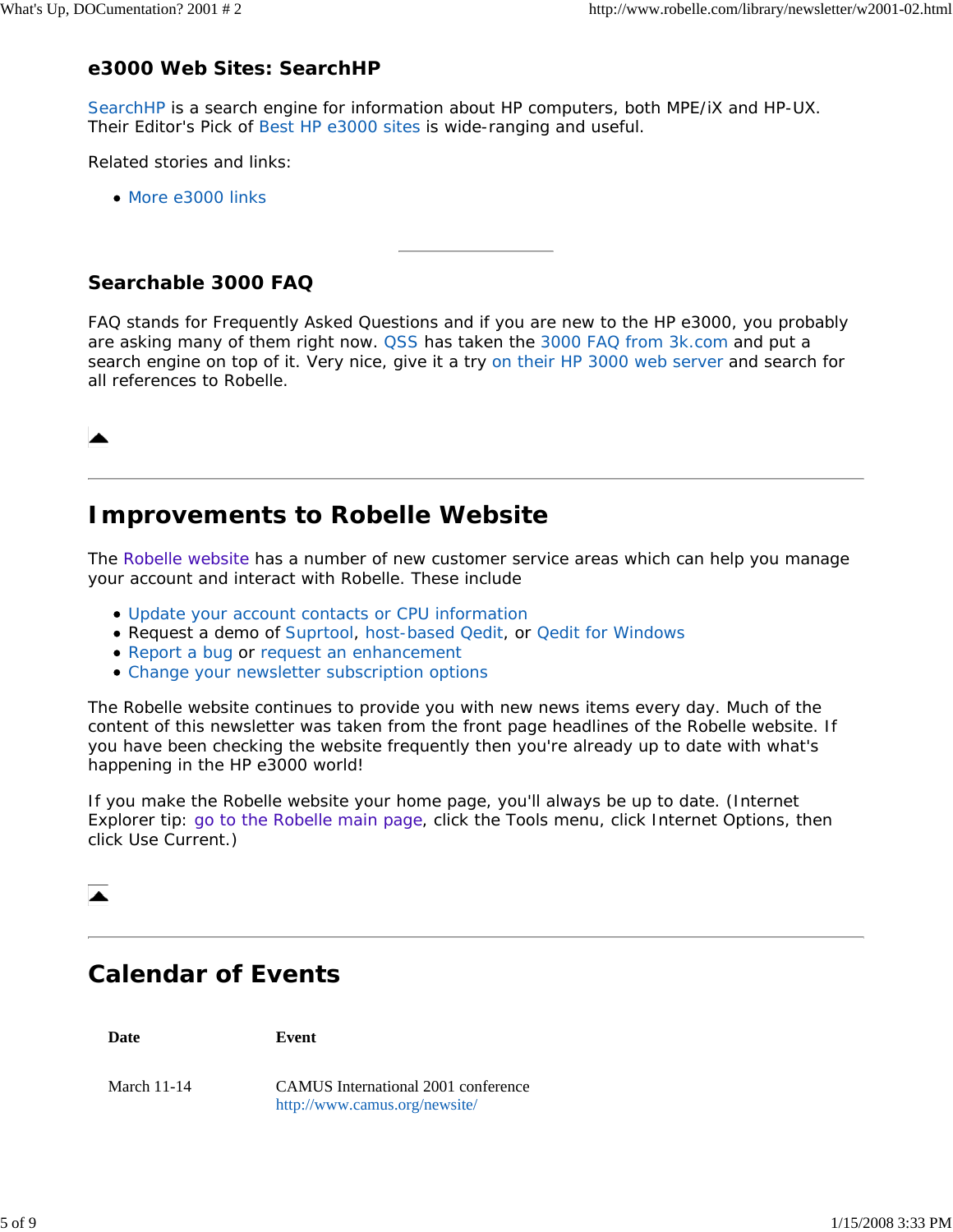June 17-20 Ecometry World Conference 2001 http://wc2001.ecometry.com/

August 20-24 HP World 2001 Conference and Expo http://www.interex.org/conference/hpworld2001/index.html

## **Replace Quiz Links With Faster Suprtool**

To select the intersection of two files, standard reporting programs such as Quiz rely on linking the two files together. For example, to report sales generated by California customers, your Quiz code would look like this:



- > select m-customer if state-code = "CA"
- > report product-no sales-qty ....
- > ....etc

The customer file is accessed only for purposes of qualifying which sales records should be selected. Quiz retrieves the D-Sales records via keyed reads for each Cust-Account value, so D-Sales records are grouped by Cust-Account, though not necessarily in Cust-Account sequence. If the report should be in Cust-Account sequence, you need to add a sort to the above commands.

This could be done more efficiently by using Suprtool's special scan and search features. To find out how, read the rest of Hans Hendriks' article on the Robelle website.

[Hans Hendriks, Robelle Technical Support]

## **Suprtool Tip: Update From a Table**

One common database maintenance task is a simple mass update: read a data file with two fields, where the first field is a key value, and the second field is a new value for a particular field in the record.



Suprtool does not currently have a command for this operation. However, there is another way to do it: *transform the data file into a Suprtool script and then execute the script.*

In this example, the **DATAFILE** is a self-describing file with two fields. The first field is a numeric field and is called **KEYVALUE** which is a product-id. The second field is a character field and is called **NEWVALUE** which is the new product description to update. You would create this file from some other data source, using the Output,Link Command in Suprtool to make it self-describing (i.e., it has an internal data dictionary defining the fields). Our **DATABASE** has a **DATASET** containing a **PRODUCT-ID** and a **PRODUCT-DESC**. For each **PRODUCT-ID** value in our **DATAFILE** (the **KEYVALUE**s), we want to replace the **PRODUCT-DESC** in the **DATABASE** with the corresponding **NEWVALUE** from the **DATAFILE**.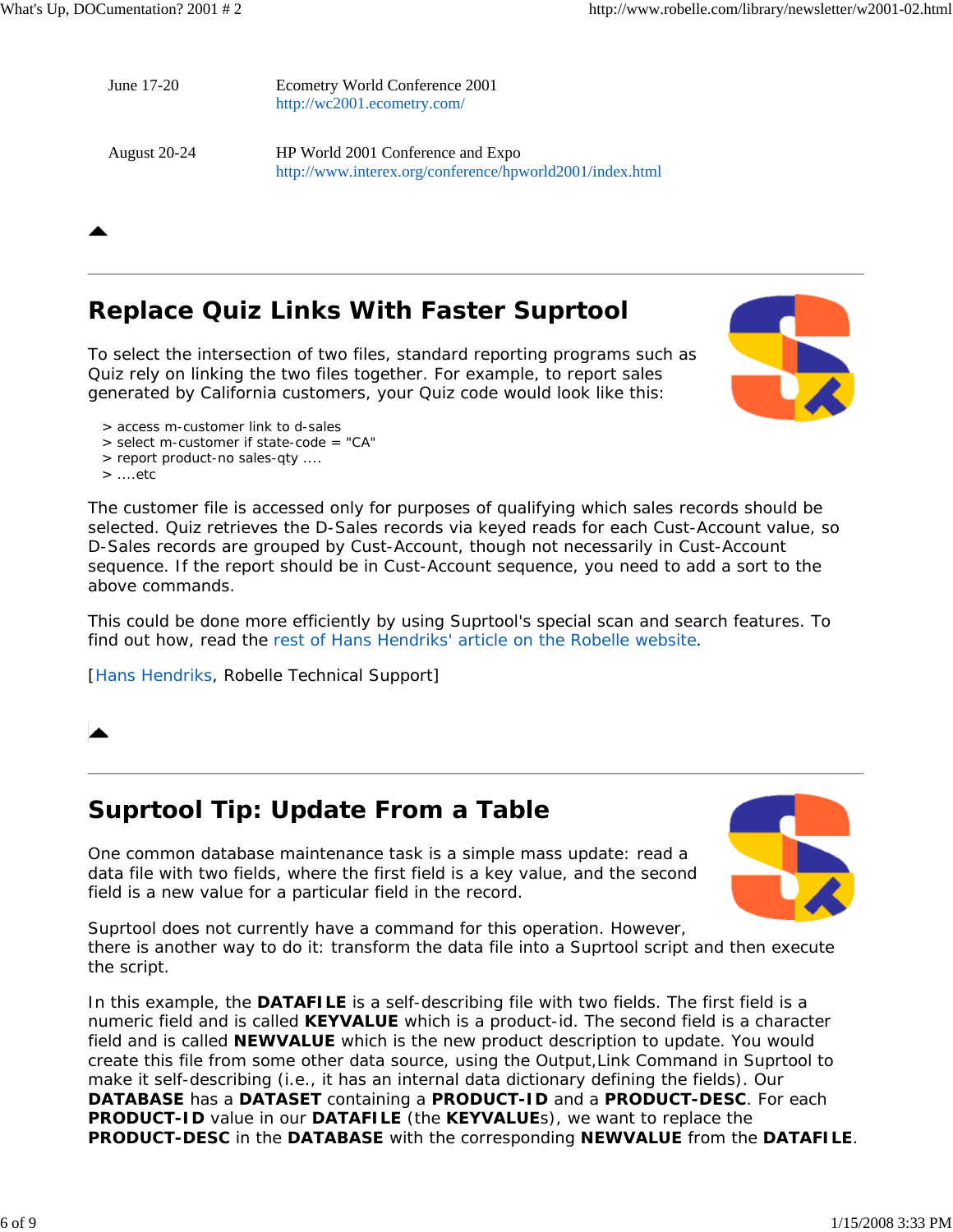For each record in the **DATAFILE**, the CMDFILE script that is generated contains four Suprtool commands: Chain to retrieve a record by keyvalue, Update to update the selected record, Extract to replace the value of the second field with the new value, and Xeq to perform the task. Of course, you would modify the **bold** names in this example to match your file, dataset, and field names.

Note that extra quotation marks have to be extracted for character fields.

```
 base DATABASE
in DATAFILE
ext 'chain DATASET, PRODUCT-ID=', KEYVALUE
ext ';update ciupdate'
ext ';extract PRODUCT-DESC="', NEWVALUE, '"'
ext ';xeq'
out CMDFILE
xeq
use CMDFILE
```
[Dave Lo, Robelle Technical Support]

Related stories and links:

- Mass updates with Suprtool
- Using Dbedit for mass updates



## **What Is That Funny Red Bar?**





In Qedit For Windows, you will see a small red bar at the top of the vertical scroll bar, and at the left of the horizontal scroll bar. This is the **split bar** or Splitter. It allows you to divide the current window into two or more independently scrolling views of the same file. Great for debugging, where you put the data declarations in one pane while you scroll through the code in another.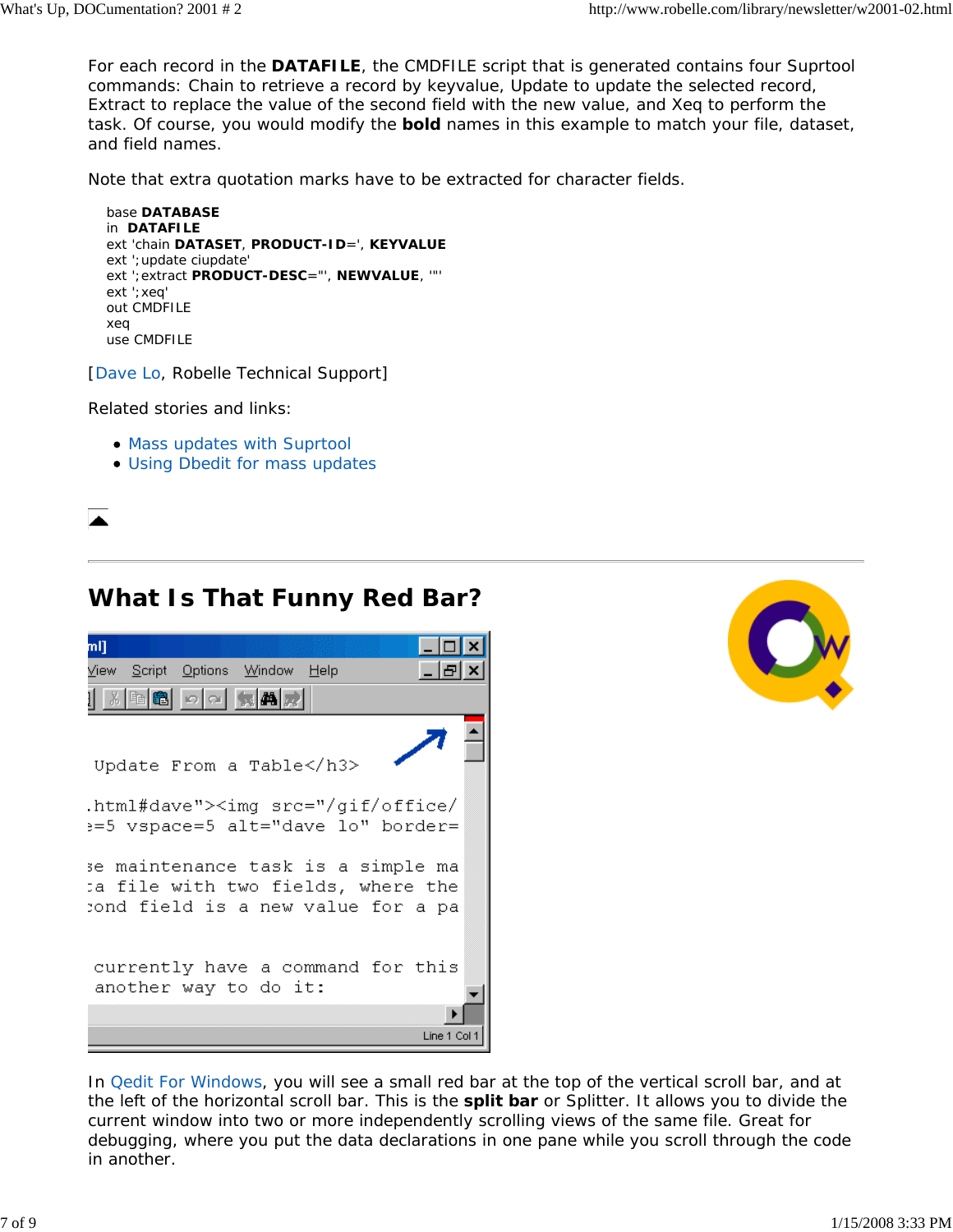

To use the splitter, grab it with your mouse and drag it down or across. When you release the mouse, your window will be divided at that spot. The yellow line tells you that the two panes are actually the same file. Of course, windows can get only so small; while you are dragging the splitter, Qedit shows a dotted double line if the window won't fit and a solid double line if it will.

To unsplit, just drag the yellow back to the edge, or double click on it. To split a window exactly in half, just double click on the splitter bar (no need to drag it). You can split horizontally or vertically. Instead of the red splitter, you can also use the Split Window command on the Window menu.

#### [Bob Green, President]

Related stories and links:

• More tips about Qedit for Windows

## **Newsletter Distribution and Format Choices**

Robelle Solutions Technology Inc. provides the *What's Up, DOCumentation?* newsletter as a service to our customers, who may subscribe to the e-mail newsletter using this subscription form. The newsletter is available in HTML format, plain-text, or PDF.

Comments about this issue, as well as ideas for future issues, including news, tips, and suggestions for articles, can be sent to bgreen@robelle.com.